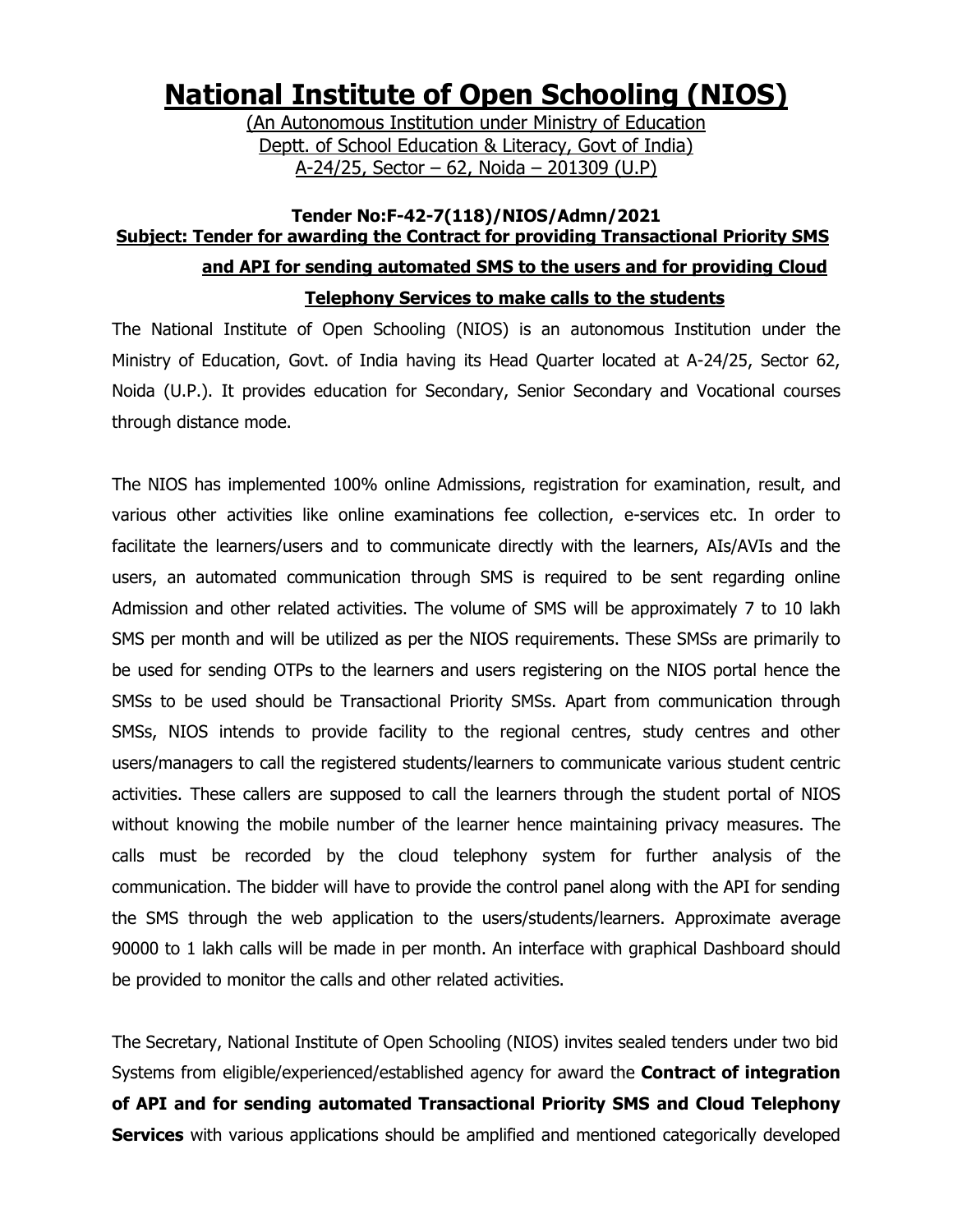for NIOS. Interested agencies can download the Tender document from the NIOS website [www.nios.ac.in](http://www.nios.ac.in/) and from CPPP e-Procurement site free of cost.

Eligible firms having experience in this field may apply on the prescribed forms under two bid system (Technical Bid and Financial Bid) in separate sealed Cover complete in all respects superscribed as Technical bid & Financial bid and further both the envelops are put in a bigger envelope duly marked as "**Contract of integration of API and for sending automated** 

#### **Transactional Priority SMS and Cloud Telephony Services"** addressed to

#### **The Secretary National Institute of Open Schooling (NIOS) A-24/25, Institutional Area, Sector – 62, Noida – 201309 (U.P.)**

Earnest Money deposit (EMD) of Rs. 40,000/- (Rupees Forty Thousand only) in the shape of Demand Draft from any Nationalized Bank favouring "Secretary, NIOS" Payable at NOIDA, UP must accompanied Technical Bid. The Tender without EMD shall be outrightly rejected.

The sealed tenders along with EMD of Rs. 40,000/- (Rupees Forty Thousand only) shall be dropped in the sealed tender box kept for the purpose at NIOS HQ, Maintenance Section 2<sup>nd</sup> Floor, Room No:204,A-24/25, Institutional Area, Sector – 62, Noida - 201309 (U.P.)

Tender document(s) received incomplete or beyond the stipulated date and time shall not be entertained under any circumstances. The NIOS reserves the right to accept or reject any or all the tenders without assigning any reason whatsoever.

| <b>Published Date</b>                                                       | 27/09/2021                                                                                                                                                                                       |
|-----------------------------------------------------------------------------|--------------------------------------------------------------------------------------------------------------------------------------------------------------------------------------------------|
| <b>Bid Document Download start Date</b>                                     | 27/09/2021                                                                                                                                                                                       |
| Clarification Start date & Time                                             | 28/09/2021                                                                                                                                                                                       |
| Clarification Closing date & Time                                           | 11/10/2021                                                                                                                                                                                       |
| Bid Submission Start Date & Time                                            | 12/10/2021                                                                                                                                                                                       |
| Bid Submission End Date & Time                                              | 12/10/2021 at 2.30pm                                                                                                                                                                             |
| Bid Opening Date & Time                                                     | 12/10/2021 at 3.00pm                                                                                                                                                                             |
| Duration of Contract                                                        | The period of contract shall be initially for one<br>year which will be extendable on year to year<br>basis subject to satisfactory performance for the<br>services provided by the Agency/Firm. |
| Tentative date & time for opening of<br>Financial Bid of eligible tenderers | Date will be intimated through email / speed<br>post or telephone message.                                                                                                                       |
| Validity of Bid from the date of opening of<br><b>Technical Bid</b>         | 90 days                                                                                                                                                                                          |

#### **(IMPORTANT DATES AND TIME)**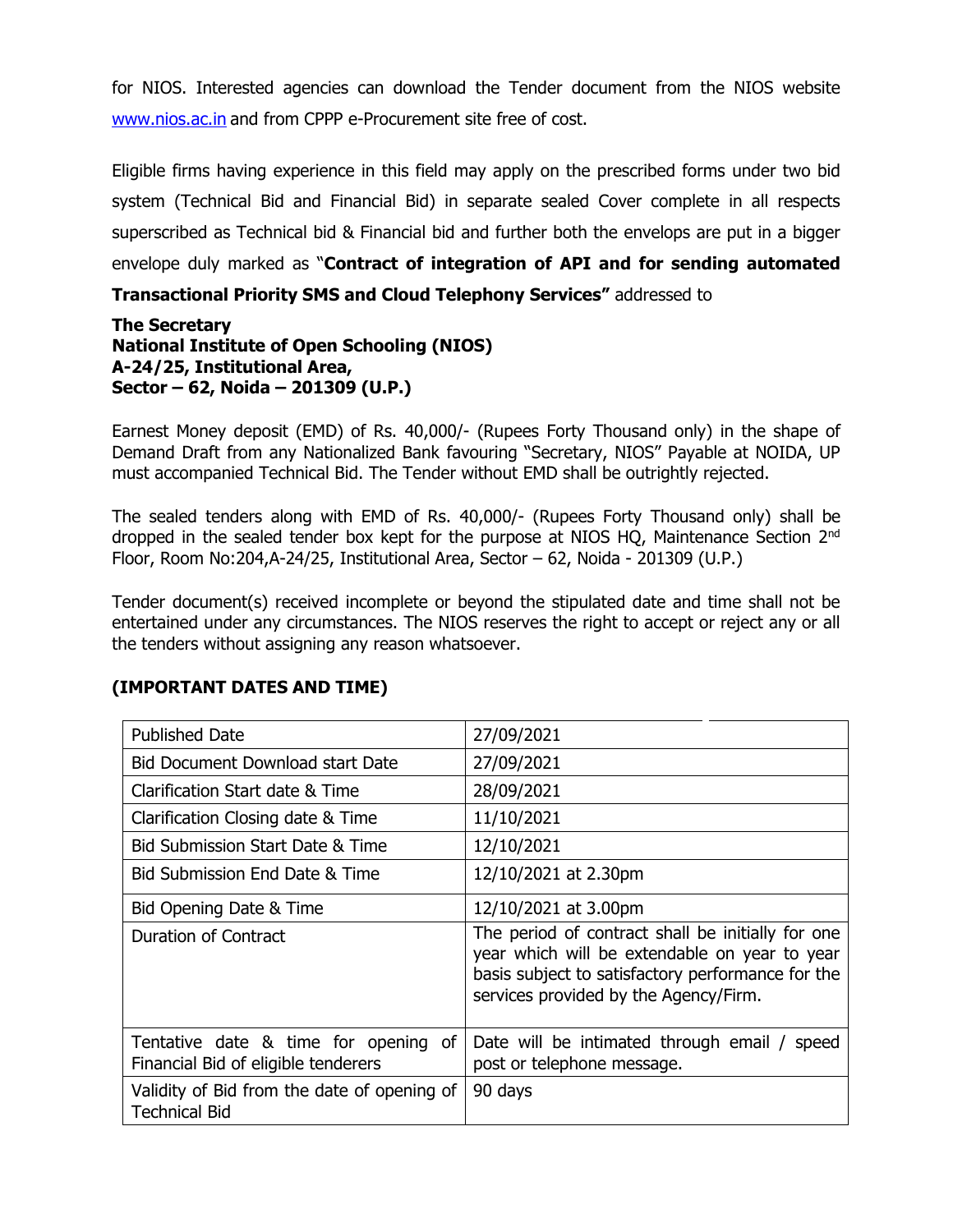## **Terms & Conditions.**

- 1) The validity of the contract for providing SMS service & Cloud Telephony service shall be of one Year from the date of activation of the services after issue and acceptance of award letter. Further the contract is extendable on year to year basis upto three years subject to follow up of TRAI guidelines, satisfactory performance and on mutual consent basis on the same rate and terms and conditions.
- 2) The total work value will be approximate Rs.20lakhs per annum.
- 3) The Firm should be registered under Indian Companies Act, 1965 and have their registered office in India.
- 4) The Firm should be registered under TRAI/Department of Telecom, Government of India and should have License to provide telecom and allied services in India.
- 5) The Firm should have Telemarketer Registration Certificate, GST Number and PAN (Necessary Documentary proof must be provided).
- 6) The Firm shall not be blacklisted by any of the Central, State Govt./PSU/Bank. A selfdeclaration must be submitted along with the tender in this regard.

## **Specifications required for SMS Service**

- 1) The rate should be quoted for a bundle of 50 Lakh, the requirement is of more than 1 crore SMSs.
- 2) There should be support of Unicode SMS.
- 3) SMS should be delivered within 02 minutes. The payment will be made only for the SMSs delivered successfully within 02 minutes.
- 4) The SMS will be utilized as per the NIOS Requirement and in different phases.
- 5) The bidder has to provide the sender ID as per the TRAI Guidelines and it should be "NIOSHQ"
- 6) The bidder has to provide the Real time Control panel for sending the SMS as well as the generation of the MIS Reports and monitoring about the delivery of the SMS.
- 7) The bidder should also be well equipped for sending the Transactional Priority messages on behalf of NIOS as per the requirement.
- 8) Control panel and API should be provided by the vendor for sending the SMS as well as for viewing the reports of the delivered messages and there should be provision of tracking of unsuccessful message, SMS with Summary Report and delivery time.
- 9) The control panel should include the dashboard with the features like a) Credit History, b) Manage Sender ID, c) MIS Reports, Download delivery reports and Activity Log, e) API management
- 10) DLT charges (if any) shall be borne by the Service Provider.

## **Specifications required for Cloud Telephony Service**

- 1) Cloud based services which provide Call Pooling and Call Hunting features using which NIOS officials can call the Learners registered with NIOS.
- 2) Calling facility should be integrated with the NIOS Students Portal(s) through web services or APIs.
- 3) The Interface should provide easy access for Real time reporting and monitoring of outgoing calls over a period along with the graphical representation of total calls connected and answered.
- 4) An easy way to connect the learners from the portal. Security features should be in built into the services.
- 5) In addition to above, the following features are required:-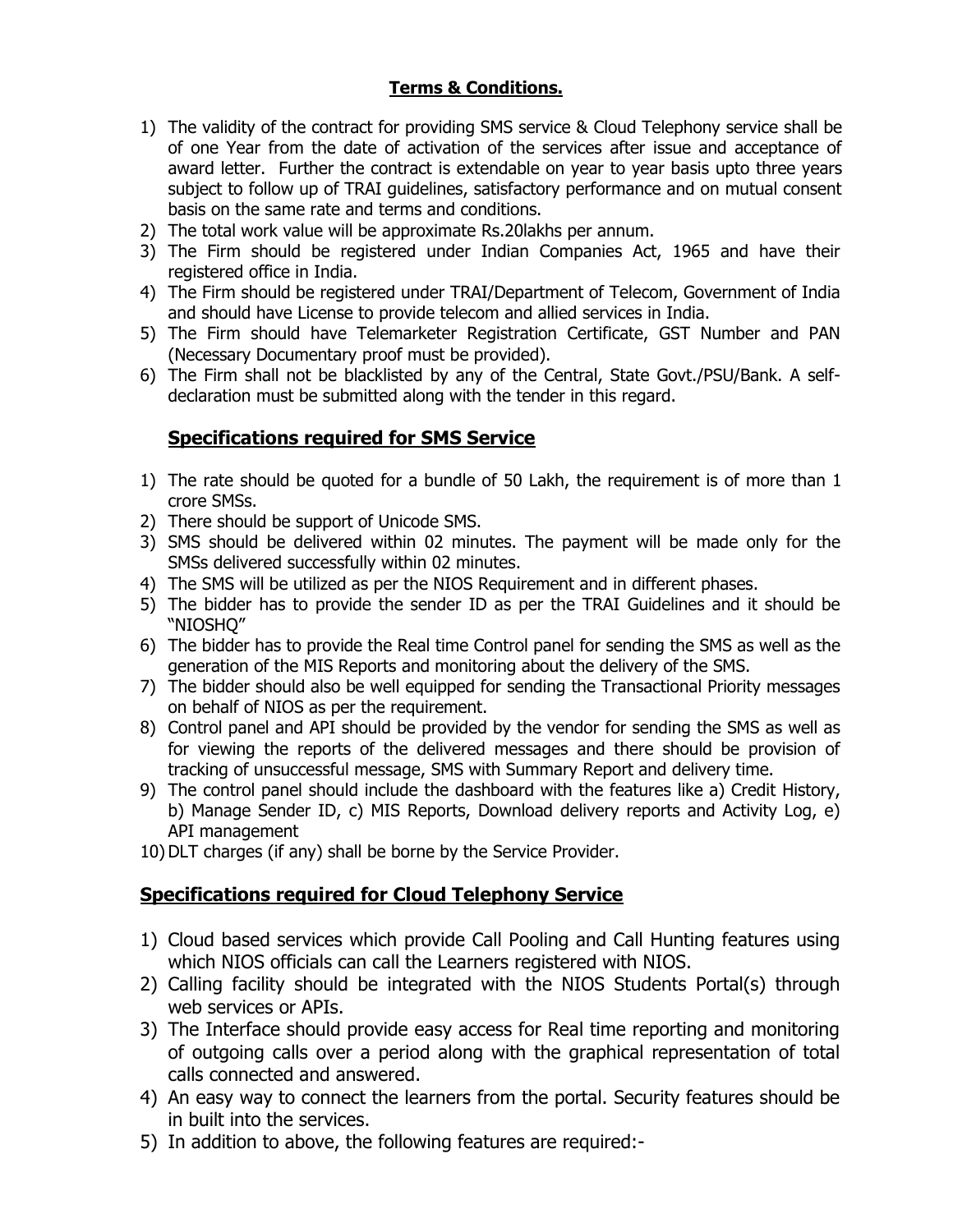- a) User Management and Learner (Customer / Regional Centre Mapping (Office)
- b) Call Recording
- c) Call Details Records
- d) Call Tracking
- e) Analytics Report
- f) Push API
- g) CRM Integration
- h) Click to call
- i) Features shall be accessed through the Dashboard
- j) Dedicated Mobile App shall be provided for above solution apart from the Web App

#### **Eligibility Condition**

- i) The firm should have done similar work during the last three years and at least three similar completed works costing not less than Rs. 2 lakhs each or Two similar completed works costing not less than 2.5 lakhs each or One similar completed works costing not less than 8 lakhs. (Copies of certificates regarding satisfactory services issued by the Govt. Deptt./PSU/Autonomous bodies of Govt. of India)
- ii) Annual turnover should be not less than 50, 00,000/- for the last 3 years (2018-19, 2019- 20 and 2020- 21).
- iii) The Firm should be registered under TRAI/Department of Telecom, Government of India and should have License to provide telecom and allied services in India (Necessary Documentary proof must be provided).
- iv) The Firm should have GST Number and PAN (Necessary Documentary proof must be provided).
- v) Copy of Income Tax return for the last 3 years.

#### **EARNEST MONEY DEPOSIT (EMD)**

- a) The Earnest Money Deposit (EMD) of Rs. 40,000/- (Rupees Forty Thousand only) in the form of Demand Draft issued from any Nationalized Bank drawn in favour of "SECRETARY, NIOS" payable at Noida only is to be submitted along with the technical bid.
- b) Tenders received without the prescribed Earnest Money Deposit (EMD) of Rs. 40,000/- (Rupees forty Thousand only) OR the certificate of exemption i.e. registration with MSME /NSIC shall not be entertained.
- c) The EMDs of the unsuccessful bidders will be refunded without any interest or bank charges after finalization of tender and award of work. The EMD of the Successful bidder will be refunded after submission of the Security Deposit/ Bank Guarantee by the party.

#### **SECURITY DEPOSIT**

The successful tenderer will have to deposit 80,000/-(Rupees Eighty Thousand only) lump sum towards average annual work value of the contract either by way of Demand Draft or Bank Guarantee issued from any Nationalized Bank in favour of "the Secretary, National Institute of Open Schooling, Noida" as interest free security deposit for ensuring good performance and for security purposes within a fortnight after acceptance of the contract, which shall be released after two months of successful completion of the contract. In case of any violation of contract during the contractual period, the security deposit will be liable to be forfeited. No interest shall be paid on security deposit in any case. The bank guarantee should be valid up to two months beyond the expiry of contract period.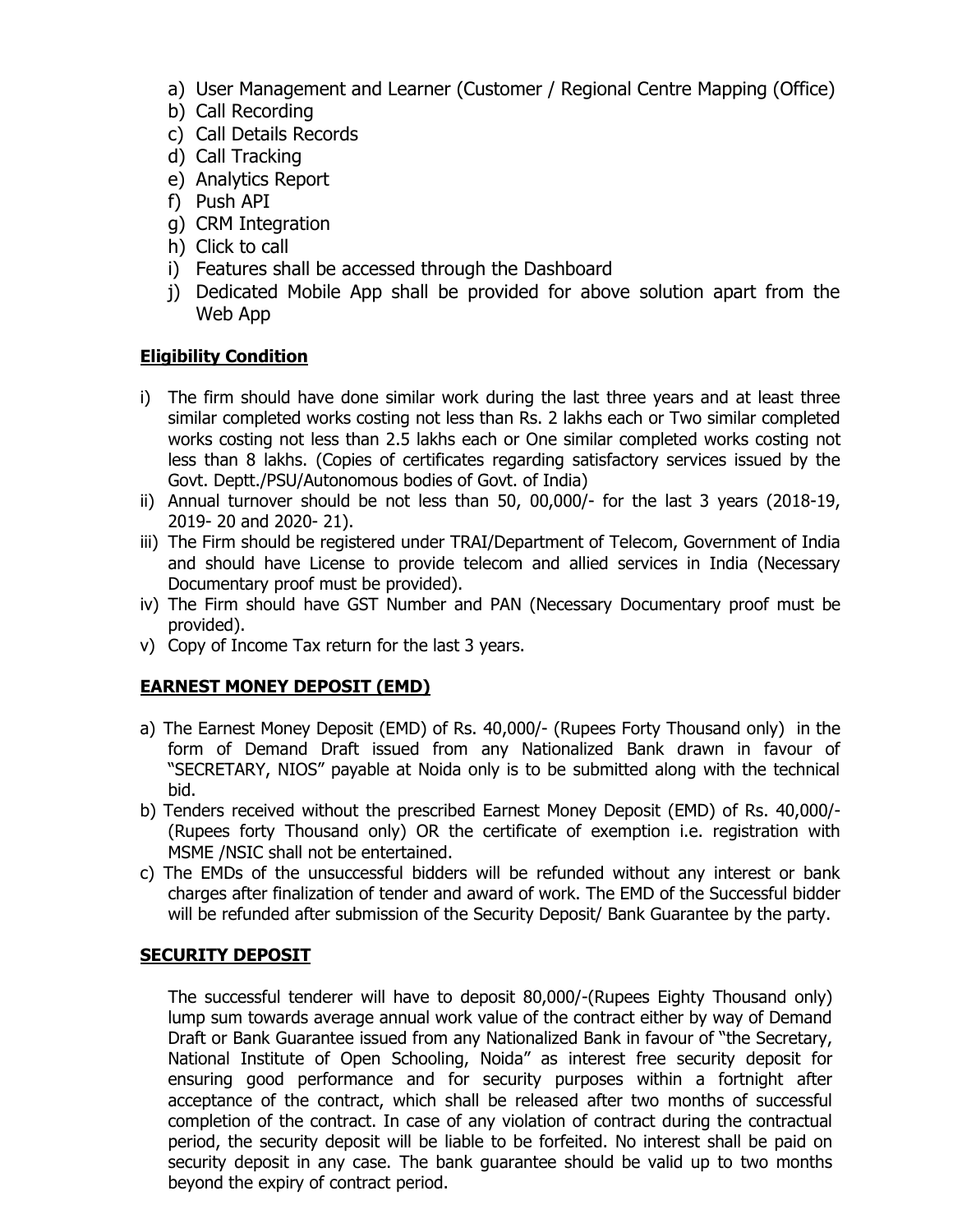#### **Arbitration**

- a) In the event of any dispute difference, claims and demands arising between NIOS and the agency in any matter arising in relation or connection or pursuant or touching to the meaning, operation, effect or interpretation of this tender / agreement directly or indirectly, the matter shall be referred to the Secretary of the NIOS who may himself act as sole arbitrator or may name as sole arbitrator an officer of NIOS notwithstanding the fact that such officer has been directly or indirectly associated with this contract. The decision / award of the Arbitrator shall be final and binding on the parties. Cost of Arbitration will be shared equally by the parties.
- b) The place of the arbitration shall be at National Institute of Open Schooling, A-24/25, Sector-62, NOIDA, U.P.
- c) The Arbitration proceeding shall be governed by the Arbitration and Conciliation Act of 1996 as amended from time to time.
- d) The proceedings of arbitration shall be in English language.

#### **Jurisdiction**

In respect of any dispute arising between NIOS and the agency in any matter covered / touched this tender / contract or arising directly or indirectly there from or connected or concerned with the said contract, the courts at Delhi shall only have the jurisdiction.

#### **GUIDELINE FOR SUBMISSION OF TENDER /BIDS**

- **1. Authorized Signatory:** Each and every page of the tender document should be signed by Authorized person / signatory and shall be enclosed with the Technical Bid form and the work experience certificate. The bid can be forwarded by owner or owner's authorized representative.
- **2. The Sealed bids are to be submitted in two separate envelopes as under:-**
- a) **TECHNICAL BID:** Sealed Technical Bid, along with a Demand Draft of Rs.40,000/- (Rupees Forty Thousand only) towards EMD, drawn in favour of Secretary, NIOS payable at Noida and other required supporting documents mentioned in Annexure  $- I$ , placed in sealed envelope superscribed **"TECHNICAL BID – Tender for Contract of integration of API and for sending automated Transactional Priority SMS and Cloud Telephony Services".** Tender Document received without EMD and supporting documents shall not be entertained.
- ii) **FINANCIAL BID:** Sealed Financial Bid for International Courier Service, Annexure II be placed in a separate envelop superscribed **"FINANCIAL BID – Tender for Contract of integration of API and for sending automated Transactional Priority SMS and Cloud Telephony Services"**The separate sealed envelopes containing Technical Bid and Financial Bid be put together in a bigger envelope and should be super scribed in block letters shown as "**Tender for Contract of integration of API and for sending automated Transactional Priority SMS and Cloud Telephony Services"** on date specified above and addressed to the Secretary, National Institute of Open Schooling, A-24/25, Institutional Area, Sector – 62, NOIDA, U.P - 201309 should be sealed properly and put in the Sealed box meant for the subject tender available at the Maintenance Section, 2nd Floor, Room No. 204, NIOS, A-24/25, Sector-62, Noida-201309 (U.P.).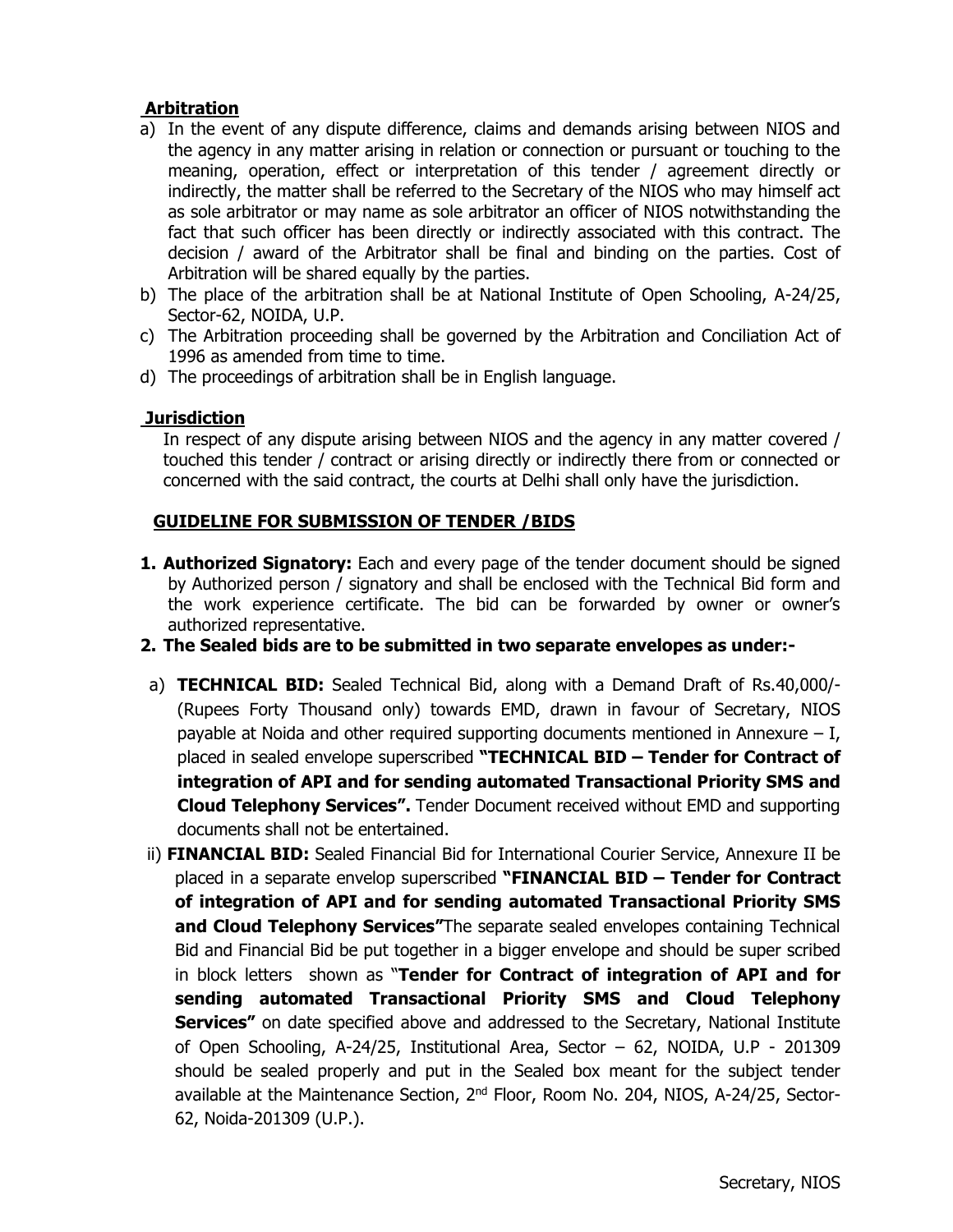## **Annexure-I**

## **PROFORMA FOR TECHNICAL BID**

| SI. No.        | <b>Particulars</b>                                                                                                                                                                                                                                                                                                                                                                                                  | To be filled by the tenderer |  |  |  |  |
|----------------|---------------------------------------------------------------------------------------------------------------------------------------------------------------------------------------------------------------------------------------------------------------------------------------------------------------------------------------------------------------------------------------------------------------------|------------------------------|--|--|--|--|
| $\mathbf{1}$   | Name & Address of the firm/agency, telephone number,<br>fax, mobile number email ID                                                                                                                                                                                                                                                                                                                                 |                              |  |  |  |  |
| $\overline{2}$ | Type of firm (Whether proprietorship, partnership,<br>private limited, limited company                                                                                                                                                                                                                                                                                                                              |                              |  |  |  |  |
| 3              | Year of incorporation of the company/Experience as a<br>SMS agency (Minimum 3 years). Please attach proof i.e.<br>copy of award letter experience certificate as per<br>eligibility conditions of the tender.                                                                                                                                                                                                       |                              |  |  |  |  |
| 4              | Annual Turnover along with ITR (Documentary evidence<br>to be attached) Not less than 50,00,000/- last three<br>financial years<br>2018-19                                                                                                                                                                                                                                                                          |                              |  |  |  |  |
|                | 2019-20                                                                                                                                                                                                                                                                                                                                                                                                             |                              |  |  |  |  |
|                | 2020-21                                                                                                                                                                                                                                                                                                                                                                                                             |                              |  |  |  |  |
| 5              | Contact number in case of emergency                                                                                                                                                                                                                                                                                                                                                                                 |                              |  |  |  |  |
| 6              | <b>GST number/ Certificate</b><br>PAN number copies to be attached                                                                                                                                                                                                                                                                                                                                                  |                              |  |  |  |  |
| 7              | Details of Govt. Deptt./PSU/Autonomous bodies of Govt.<br>of India or public Sector served or serving during the last<br>three years with contact number of concerned officer.                                                                                                                                                                                                                                      |                              |  |  |  |  |
| 8              | The similar work done during the last three years and at<br>least three similar completed works costing not less than<br>Rs. 2 lakhs each or Two similar completed works costing<br>not less than 2.5 lakhs each or One similar completed<br>works costing not less than 8 lakhs. (Copies of<br>certificates regarding satisfactory services issued by the<br>Govt. Deptt./PSU/Autonomous bodies of Govt. of India) |                              |  |  |  |  |
| 9              | Details of Earnest Money Deposit (EMD) Rs.40,000/-                                                                                                                                                                                                                                                                                                                                                                  | DD No.<br>Date               |  |  |  |  |
| 10             | Undertaking/self-certificate to be given by the firm that<br>the firm has not been blacklisted by the Govt. Deptt.                                                                                                                                                                                                                                                                                                  |                              |  |  |  |  |
| 11             | Any other information                                                                                                                                                                                                                                                                                                                                                                                               |                              |  |  |  |  |

Self-attested copies of relevant documents must be enclosed in support of above information.

Date:

|        | Signature of the authorized |
|--------|-----------------------------|
|        | Signatory of the agency     |
| Place: | Official Seal/ stamp        |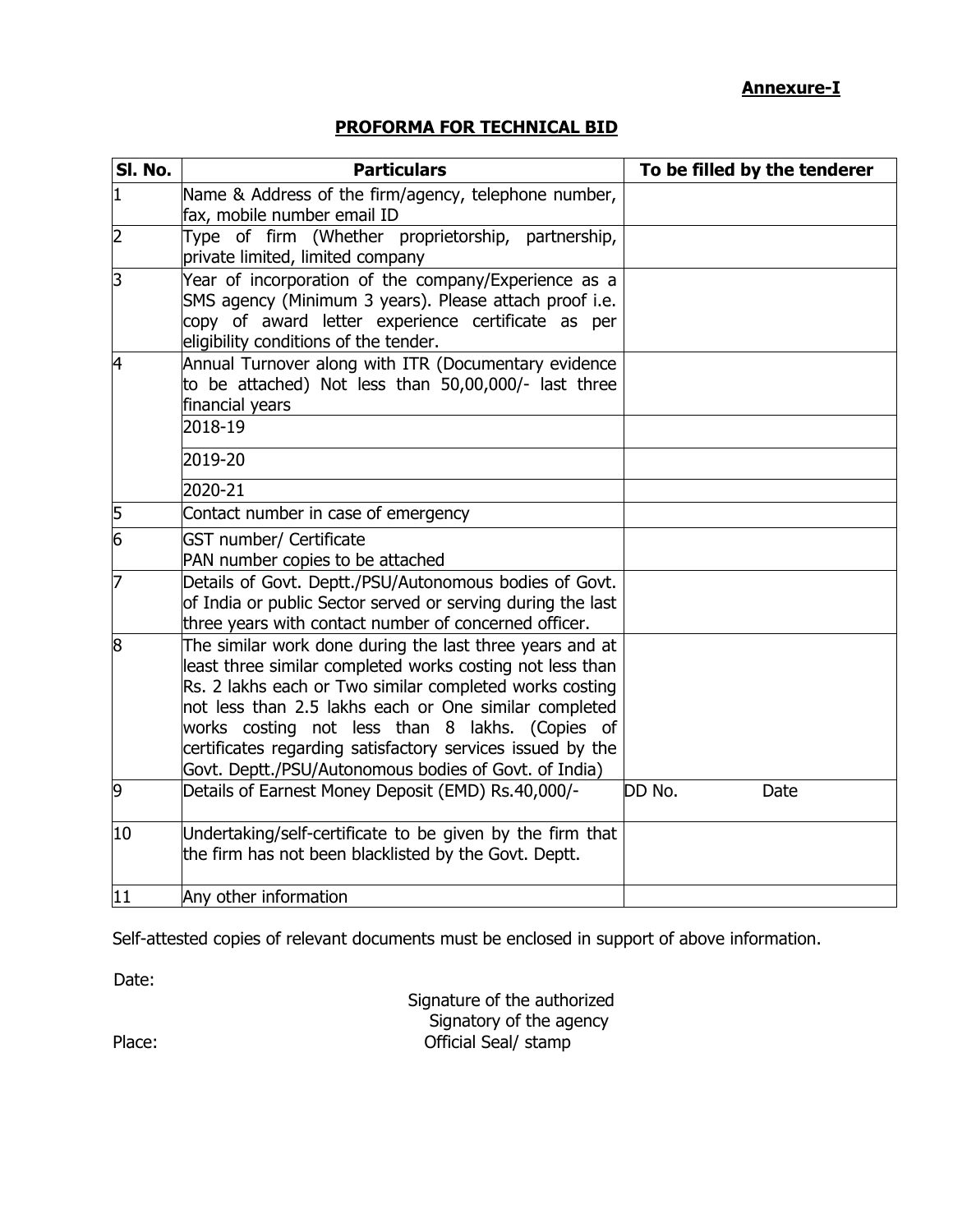## **Undertaking**

I/We hereby certify that all the information furnished above is true to the best of my knowledge and belief. I/We have no objection to NIOS verifying any or all the information furnished in this document with the concerned authorities, if necessary. I/We also certify that, I/We have understood all the terms and conditions indicated in the tender document and hereby accept the same unconditionally.

Signature of the authorized signatory of the agency Official seal/stamp